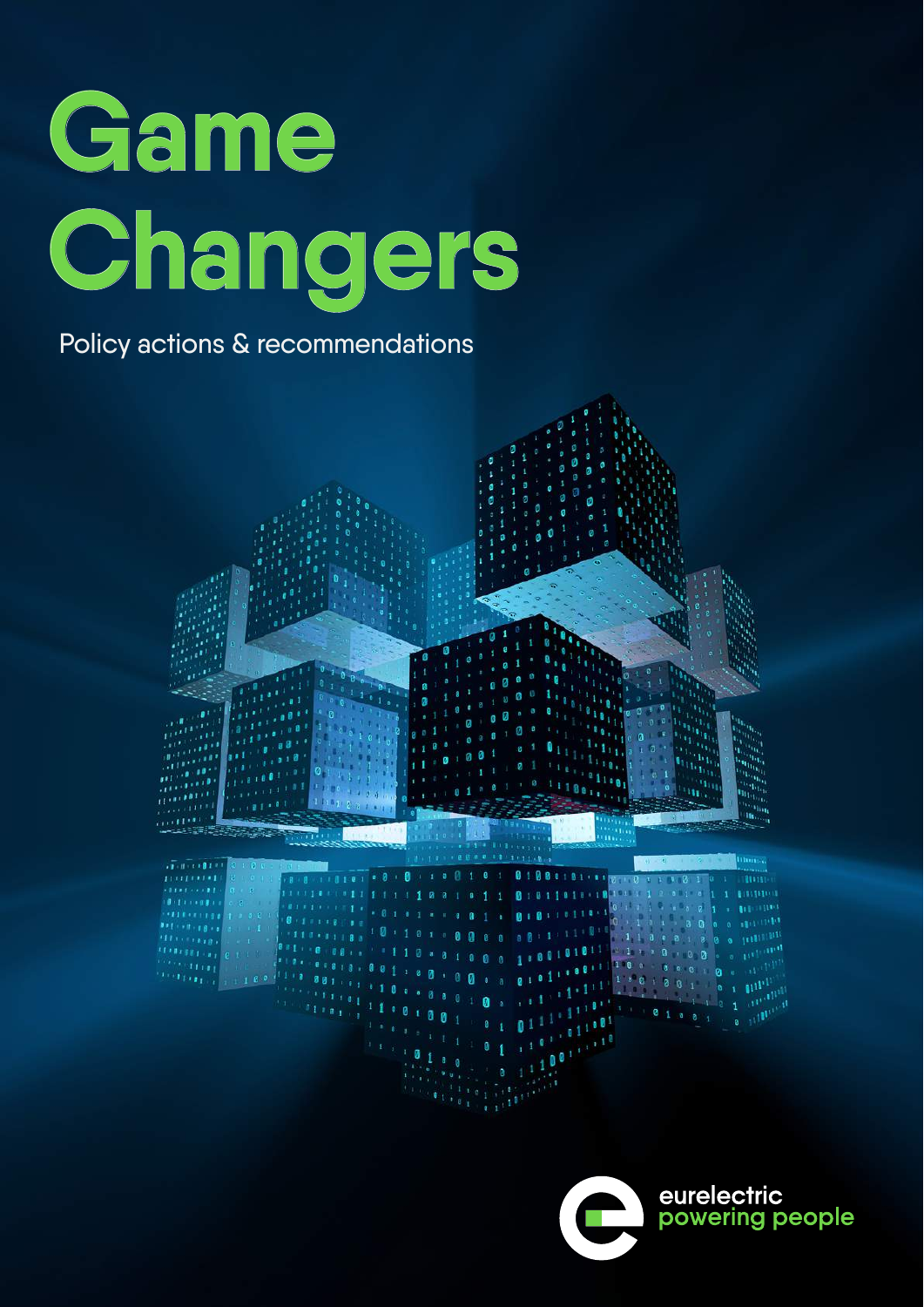# **Eurelectric recommendations for a carbonneutral, energy sovereign Europe**

We live in times of unprecedented transformations. The climate crisis is increasing the urgency to decarbonise before its devastating consequences spiral out of control. A "code red for humanity" is now in place: we have just three years to cap carbon emissions or face the consequences of temperatures rising above 1.5 degrees Celsius.

In parallel, a second crisis emerged. Russia's invasion of Ukraine has put Europe's energy security on the brink of collapse, exposing the bloc's vulnerability to external price fluctuations and reliance on imported fossil  $f_{\text{II}}$ els.

These crises are changing the energy game and are calling for unprecedented actions. We need an ever-faster energy transition, doubling down on the ambition to deploy clean and renewable generation. We need to fast-forward electrification rates. We need to future proof the backbone of the electricity system. Investments will be key. As well as partnerships with our customers.

The pressure to decarbonise Europe and become energy independent is mounting. We need transformative efforts at a scale that has never been attempted before!

Five game changing solutions can get us there:

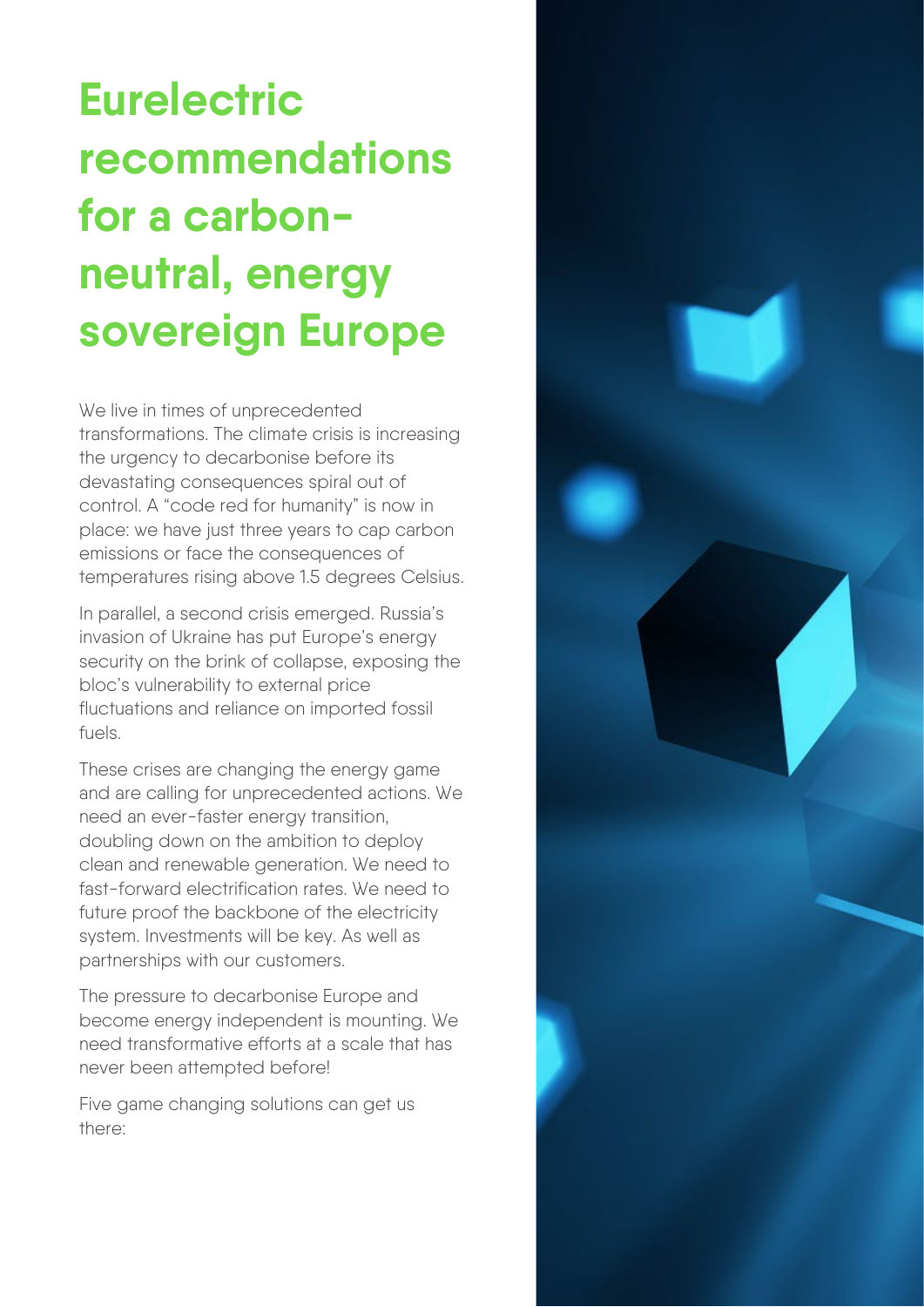

• Recognise the planning, construction, and operation of renewable power plants, as well as their connection to the grid and the grid itself, as being in the overriding public interest and interest of public safety.

• Accelerate permitting for clean and renewables capacity, to enable the deployment of at least 550 GW of green energy by 2030. Europe needs simpler and digitalised procedures, and more resources given to permitting authorities.

• Anticipate the skill gaps and provide workers with skilling and upskilling training in decarbonisation and electrification solutions, while providing clear European and national guidelines for the adaptation of workplaces to climate change.



### **2. Electrification: electrify everything that can be electrified**

• Fast-forward the stagnating electrification rates in end-use sectors and unleash the benefits of an electric future, powered by clean and renewable energies.

• Incentivise solutions for the conversion of clean electricity into hydrogen and other energy vectors, for cases where direct electrification is not possible.

• Address the supply chain bottlenecks and access to raw materials that are slowing down projects' deployment and a faster electrification of transport.

• Unlock the benefits of demand-side flexibility, by bolstering the deployment of heat pumps, electrolysers, smart charging infrastructure and storage solutions, which enable the smart management of the decarbonised energy system.

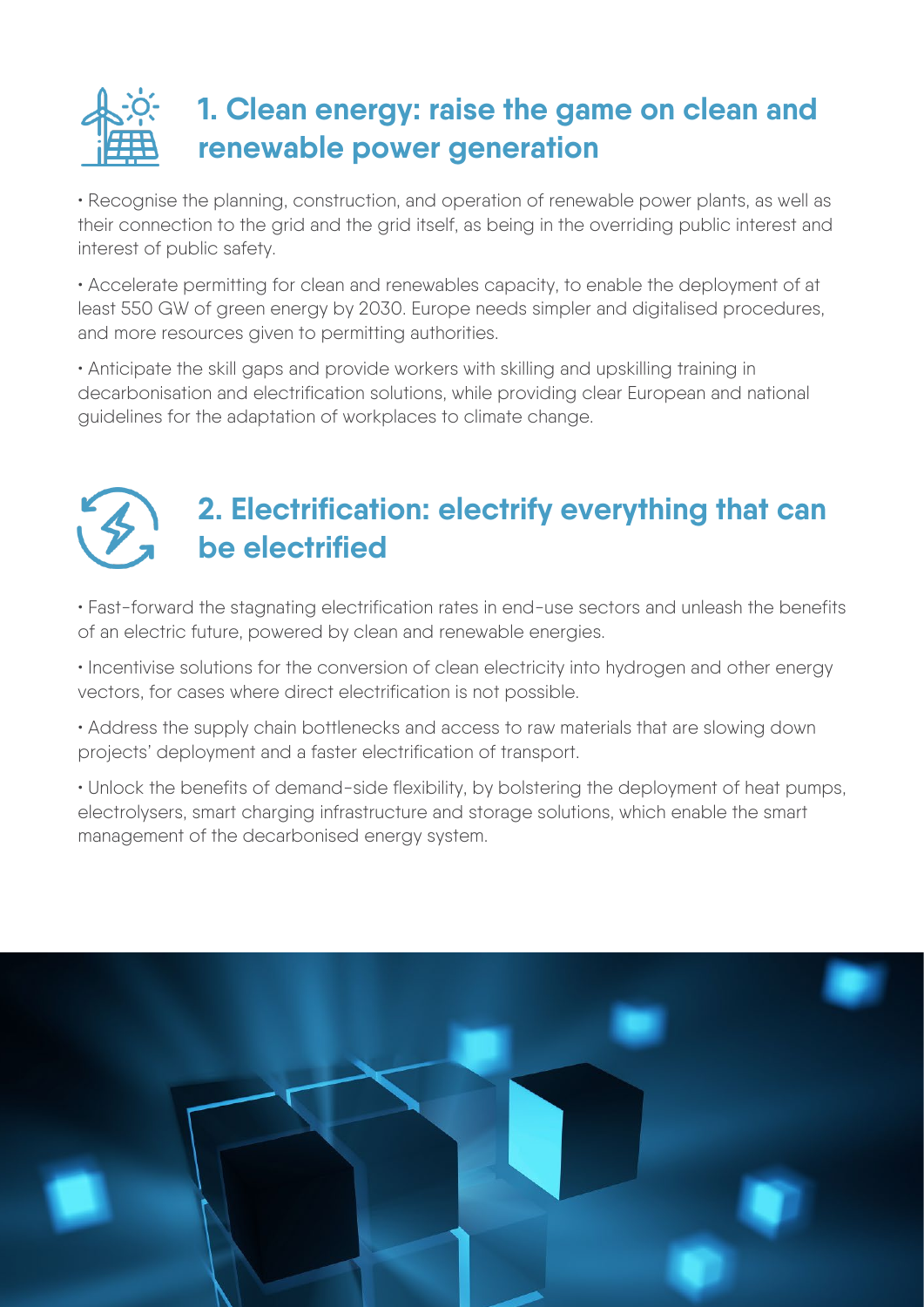

#### **3. Strengthen the backbone of the transition: electricity distribution grids**

• Reverse today's worryingly receding investment trends in distribution grids, by facilitating access to EU funds, accelerated authorisations, and faster permitting processes. €375-425 billion of investments are needed by 2030.

• Reinforce the grid infrastructure to facilitate the integration of decentralised energy sources, enable the creation of new services for consumers, and ensure a reliable electricity network that withstands extreme weather events or cyber threats.

• Modernise and digitise the grid to ensure its key role in an increasingly decarbonised, decentralised, and digitalised power system.



#### **4. Secure signals, secure investment**

• Safeguard, and even deepen, competitive integrated EU electricity markets, as a cornerstone of Europe's security of supply.

• Provide investors with security: ensure predictable, long-term, stable, transparent, and market-based frameworks to reassure about the financial viability of clean and renewables investment. This should notably apply to generation capacities, but also to storage, power-to-X, and demand-side flexibility.

• Guard investor confidence by avoiding distortive market interventions, like price caps and clawback mechanisms.

• Address the challenges caused by extreme price volatility in energy commodities derivatives markets by allowing emergency/temporary funding to provide liquidity facilities to clearing banks.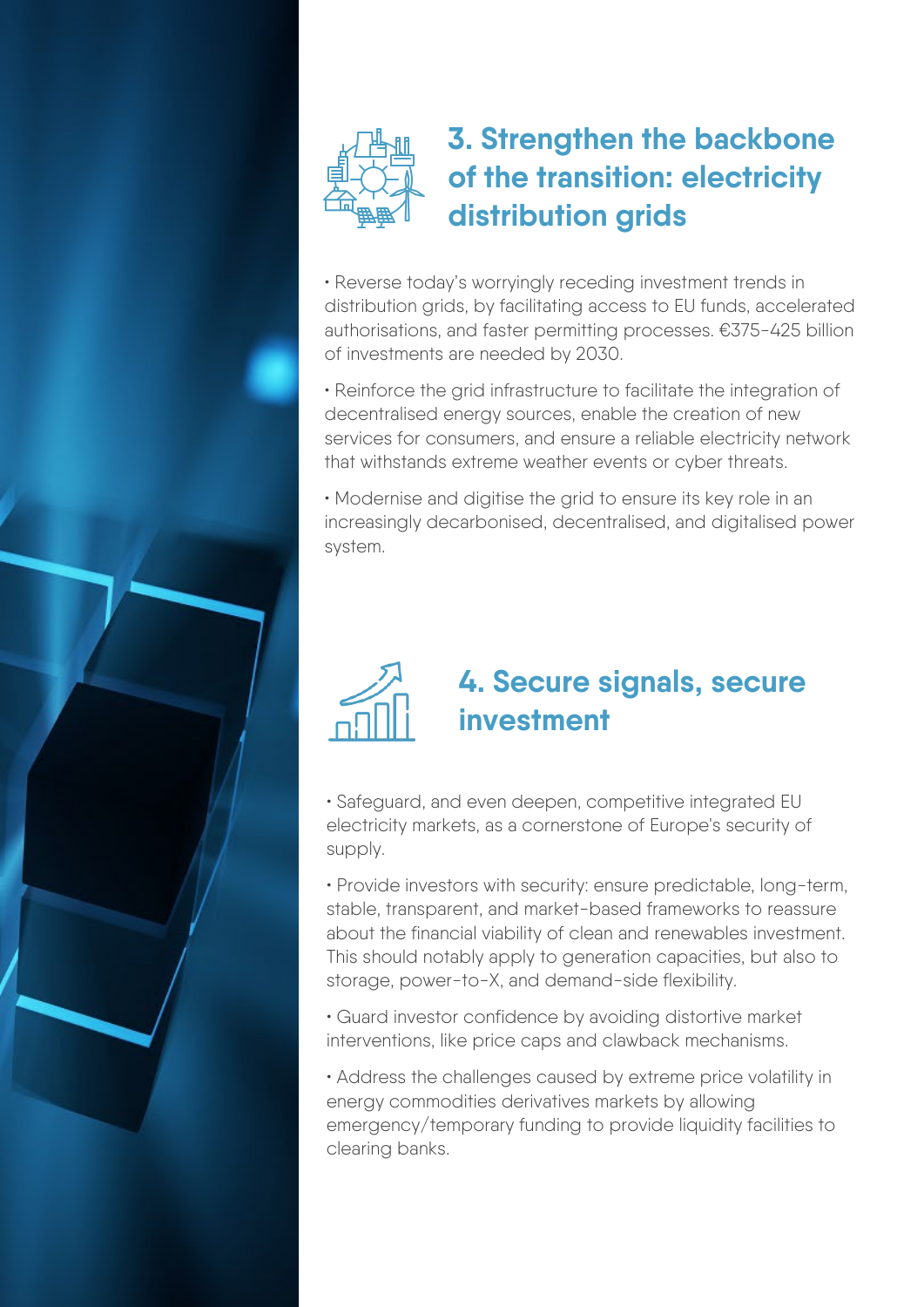



## **5. Customers: protecting and engaging with our most important partners**

• Implement the EU Green Deal and decarbonisation objectives as the only way to combine affordability, energy resilience, and security of supply.

• Boost customer involvement in the energy transition, by maximising synergies between education, digital literacy programmes, and electrification promotion.

• Empower customers to play an active role in the energy transition, through greater differentiation in price signals, cost reflective network tariffs and an efficient use of both smart meters and grids. Enable financial support to facilitate customers' access to advanced and innovative energy services by mitigating upfront costs and allowing for co-investment, especially to vulnerable customers.

• Remove ad-hoc taxes and policy costs from the electricity bill. These should instead be allocated to the States' budgets. In addition, ensure a quick adoption of the Energy Taxation Directive to harmonise taxes and levies across energy carriers based on energy content and environmental impact.

• Incentivise building renovation and district heating system modernisation, while phasing out subsidies for gas boilers.